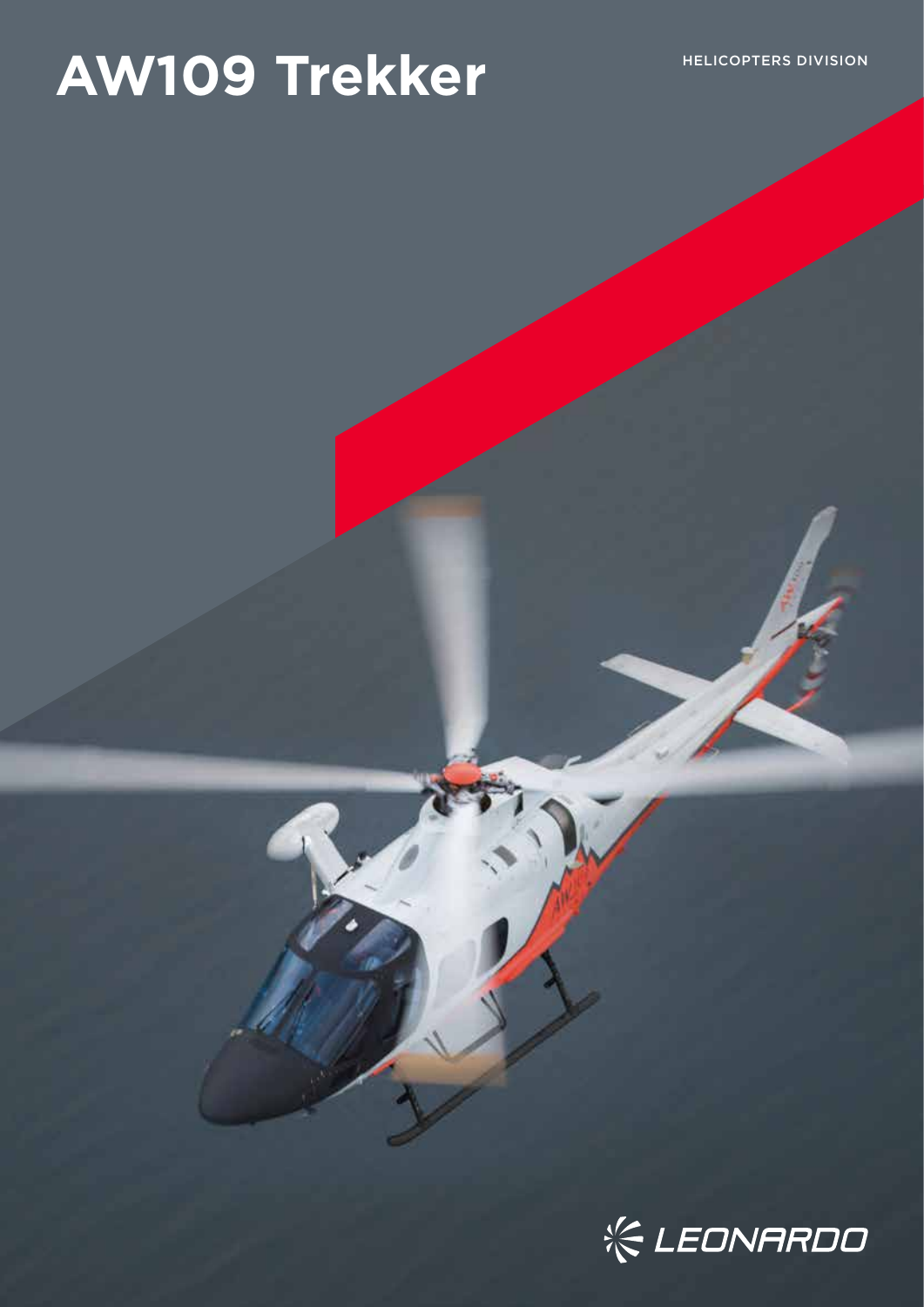



### **RUGGED AND RELIABLE**

### **DISCOVER THE AW109 TREKKER**

The AW109 Trekker is a new multi-role light twin engine helicopter developed to provide the perfect solution for the most demanding missions in a variety of roles.

Productiveness is guaranteed by outstanding performance, payload and a wide cabin space that enables quick role changes. The helicopter is ideally suited to a wide range of missions that require best-in-class lifting capability, alongside superior range and performance.

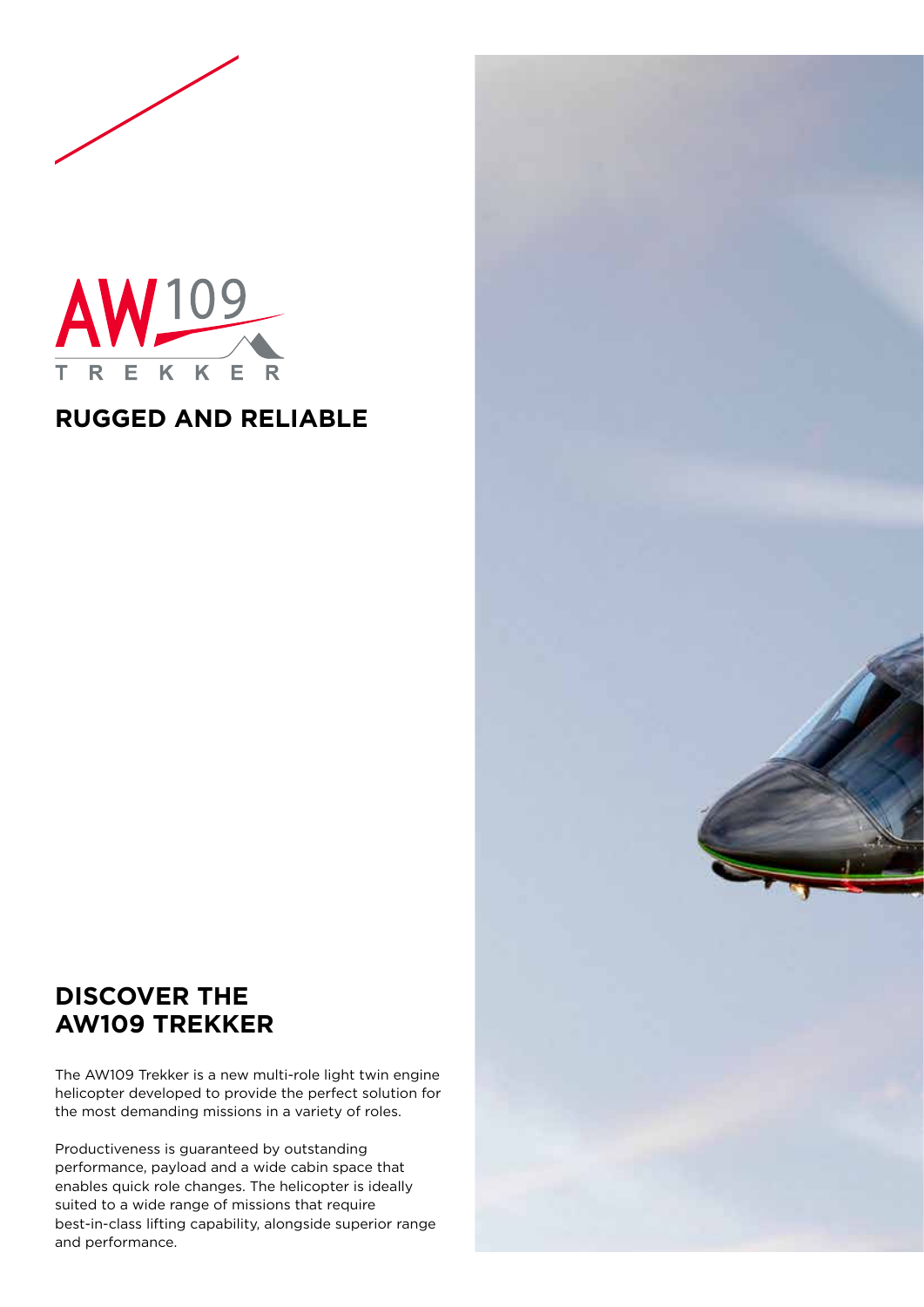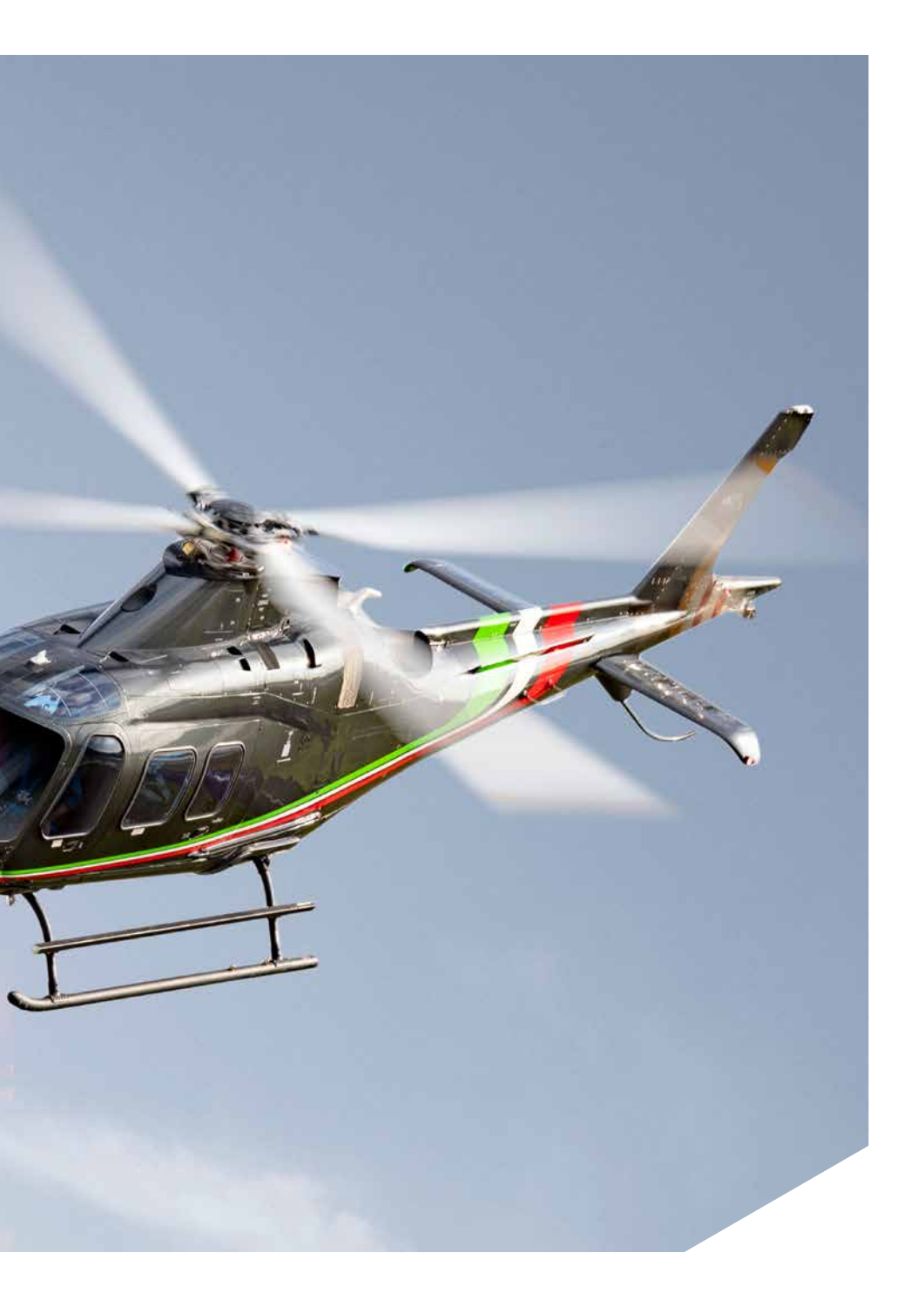## **ADVANCED AVIONICS**

The AW109 Trekker features a modular state-of-the-art Genesys Aerosystems glass cockpit. The configuration can be customised to better meet customers' mission requirements: single or dual pilot VFR or IFR.

Each configuration provides:

- **›** Ergonomic and low workload cockpit layout
- **›** Two large format 6" x 8" EFIS displays providing Primary Flight Display (PFD) and Multi-Function Display
- **›** (MFD) information for Single Pilot VFR and IFR options only
- **›** Co-pilot 6" x 8" Primary Flight Display available upon request
- **›** Integrated 3D Synthetic Vision with Highway-In-The-Sky (HITS) navigation
- **›** Integrated Helicopter Terrain Awareness Warning System (HTAWS) with worldwide terrain and obstacle database
- **›** Fully capable moving map
- **›** Dual VHF/AM, dual VOR, GPS, ESIS
- **›** Global Positioning System (GPS) augmented by the Wide Area Augmentation System (WAAS)
- **›** Mode S transponder
- **›** Integrated TAS capability

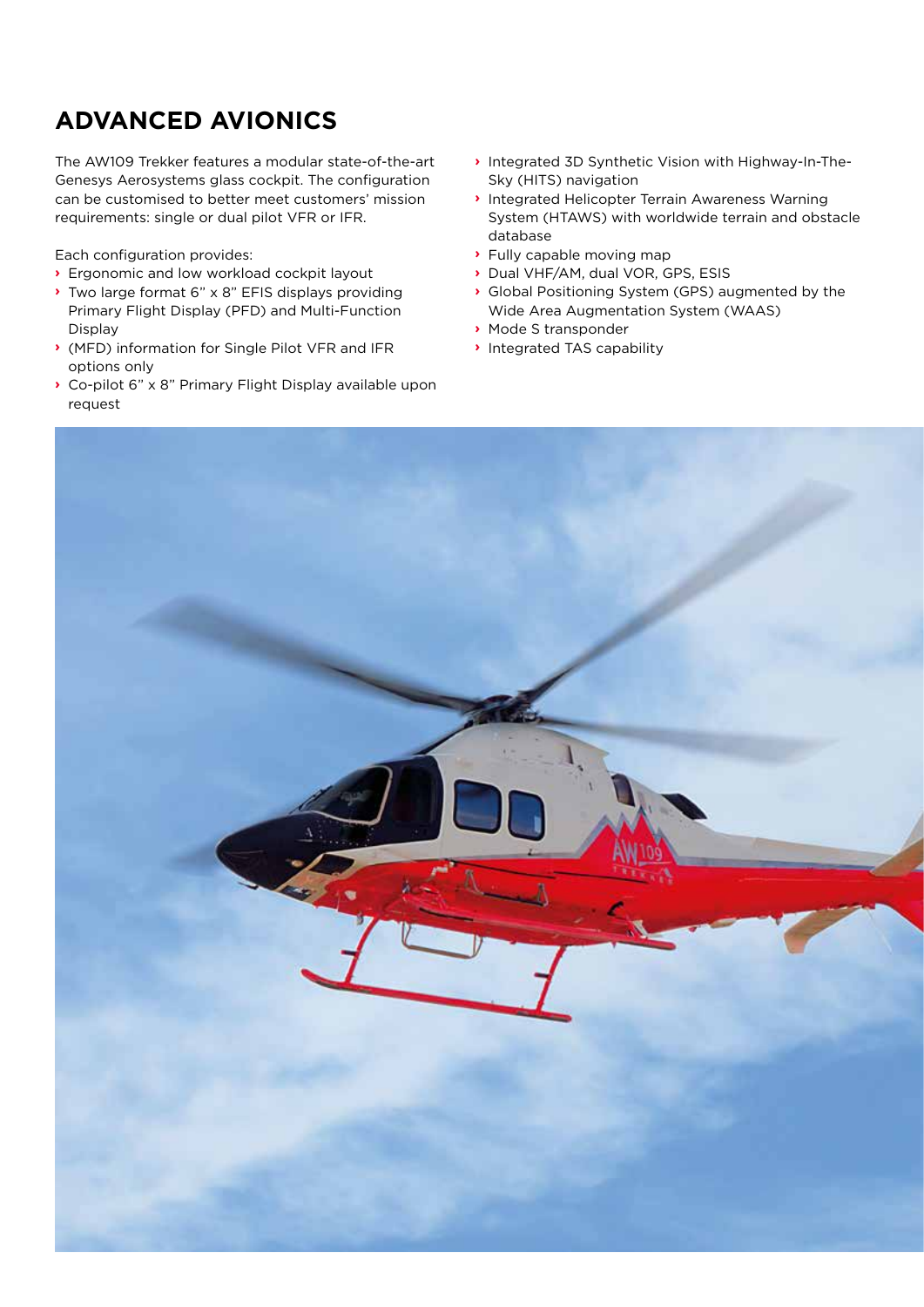

### **MISSION EQUIPMENT**

- **›** 177 or 213 USgal crash-resistant fuel system
- **›** 3-axis autopilot coupled to the GPS
- **›** Reinforced windshields
- **›** Cargo hook (1,250 kg)
- **›** Dual cargo hook (1,250 kg/500 kg)
- **›** Rappelling hooks (2 LH + 2 RH)
- **›** External hoist (272 kg/600 lb)
- **›** External loudspeakers
- **›** Searchlight
- **›** Engine air particle separator
- **›** Emergency floats
- **›** Life rafts
- **›** EO/IR Camera
- **›** Mission console
- **›** Foldable stretchers
- **›** Bearpaws

#### **PERFORMANCE (ISA, MGW)**

### **Max Cruise Speed (SL, MCP)**

**281 km/h** (152 kt)

### **HIGE (TOP)**

**4,609 m** (15,120 ft)

#### **HOGE (TOP)**

**2,926 m** (9,600 ft)

### **Maximum Range (5,000 ft) (1)**

**CAPABILITY BEYOND THE NORM**

- **›** Up to 30 min. dry-run transmission safety feature
- **›** Aluminum alloy "Cocoon type" crash resistance airframe
- **›** Modular crash-resistant fuel system
- **›** Rugged skid landing gear
- **›** Crash-resistant crew and passengers seats
- **›** Full Cat. A / Class 1 performance at MTOW also in hot environments (up to ISA+20°C)
- **›** Enhanced situational awareness to maximise safety levels

#### **833 km** (450 nm)

### **Maximum Endurance (5,000 ft) (1)**

#### **4 hr 20 min**

(1) with 634 kg usable fuel - no reserve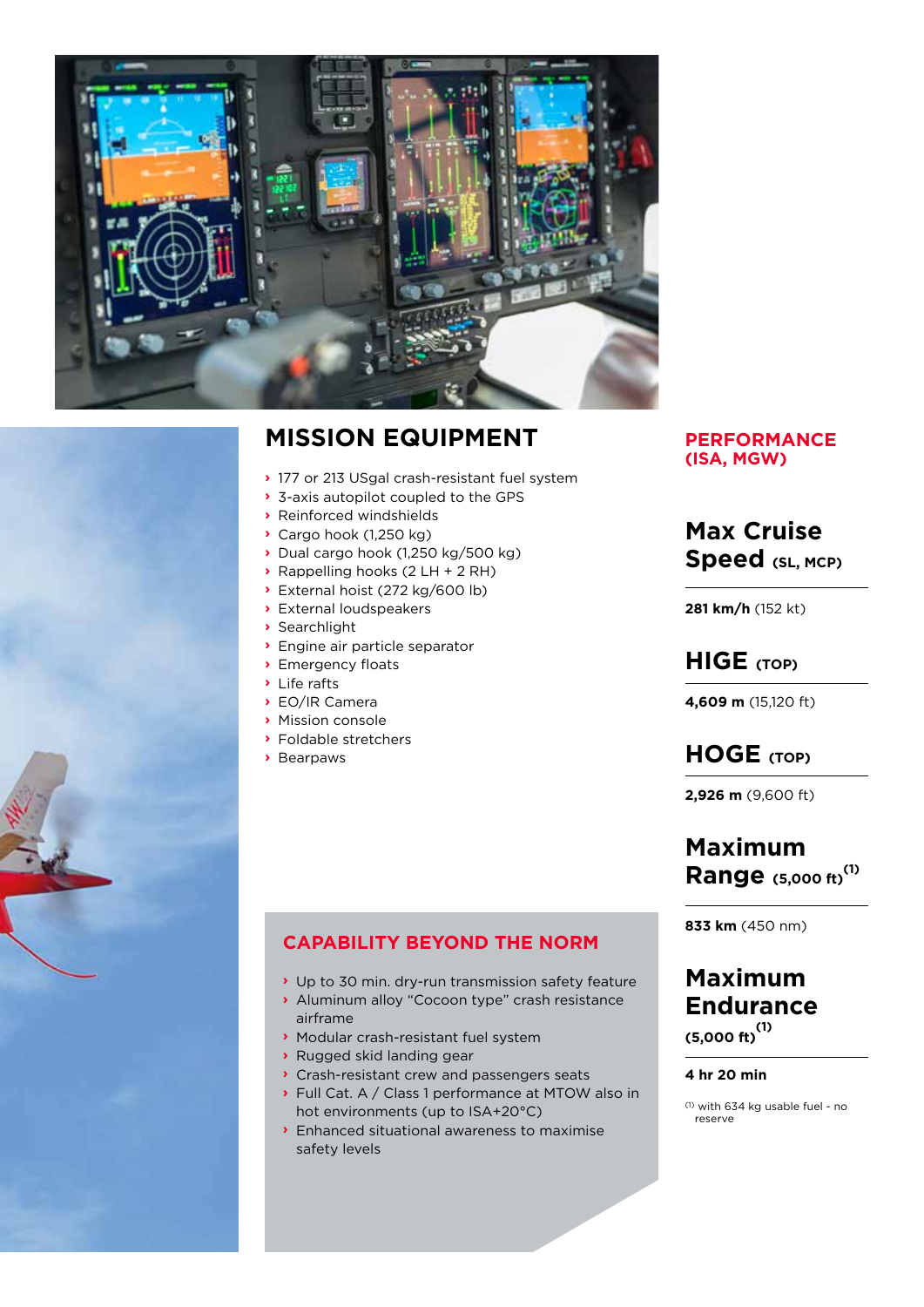

### **EXECUTIVE & PRIVATE TRANSPORT**

- **›** Spacious cabin with effective soundproofing providing passengers with a quiet and comfortable flight
- **›** Wide sliding doors to guarantee easy access
- **›** Extended baggage compartment to offer a high capacity for personal luggage
- **›** A unique style through distinguished craftsmanship.

## **SECURITY SERVICES**

- **›** Spacious cabin allows a quick role change and easy accommodation for tactical equipment
- **›** Low vibrations level ensures performing operation of dedicated mission equipment, such as IR camera, searchlight and mission console
- **›** Best-in-class speed to shorten the time to target
- **›** Unique effective troop insertion.

### **MEDICAL & RESCUE SERVICES**

- **›** Spacious cabin to accommodate 1 stretcher + 3/4 medical attendants or 2 stretchers + 2 medical attendants, with full body access
- **›** Large sliding doors for easy loading and unloading
- **›** Low level of vibrations to ensure the maximum comfort
- **›** Unrivalled speed allowing medical personnel to get the patient to the medical facility faster.

### **UTILITY**

- **›** Flexible cabin layout rapidly reconfigurable to meet all mission requirements
- **›** Best-in-class sling load capacity even in hot & high conditions
- **›** Outstanding controllability, manoeuvrability and power margin to maximise safety in aerial work.



### **3.9 m3**

### **0.83 m3**

**Cabin volume** (137.7 ft3)



**Baggage volume** (29.3 ft<sup>3</sup>) **Crew 1 to 2 Passengers up to 7**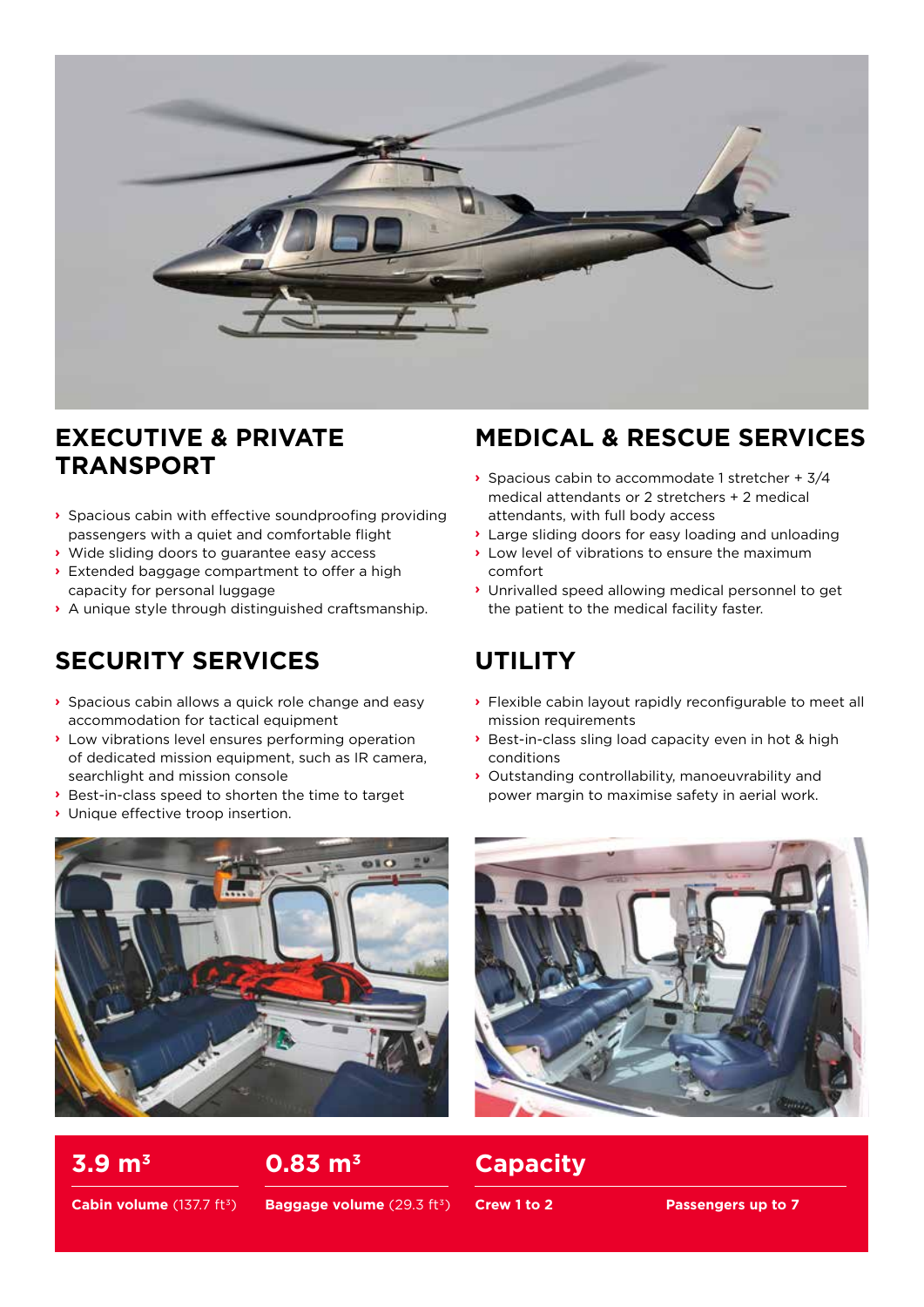### **AW109 TREKKER CHARACTERISTICS**

#### **WEIGHT (MGW)**

- › Internal loads 3,175 kg (7,000 lb)
- › External loads 3,350 kg (7,385 lb)

#### **PROPULSION**

› Powerplant: 2 x Pratt & Whitney Canada PW207C

#### **DIMENSIONS**

- › Overall length (1) 12.96 m (42 ft 06 in)
- › Overall height (1) 3.60 m (11 ft 09 in)
- (1) Rotors turning